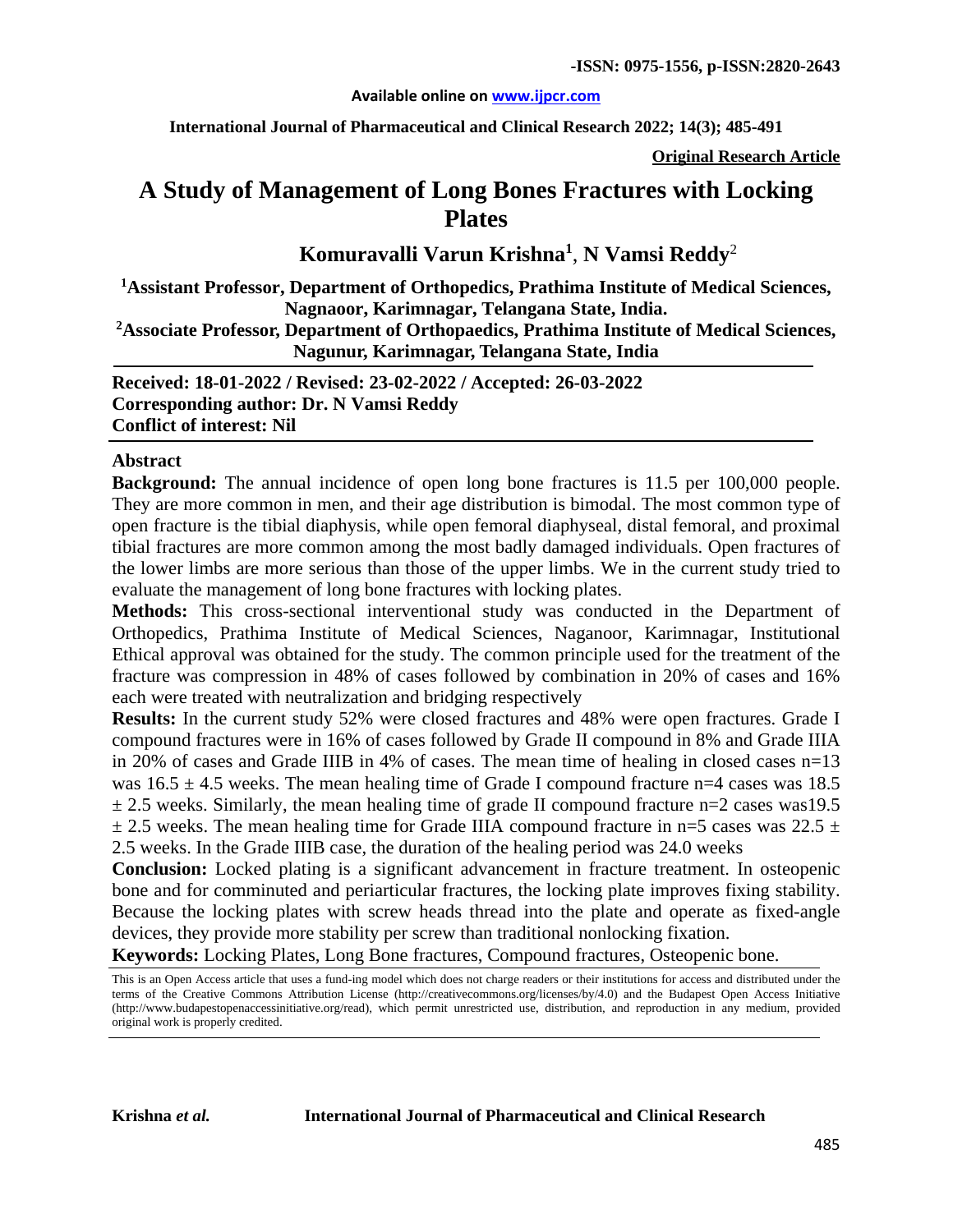### **Introduction**

The introduction of the much more rigid fixation obtainable with AO implants led to a new set of clinically significant problems: bone loss under the plate, fracture at the ends of the plates, or refracture through the fracture site or screw holes after plate removal. Anderson et al., [1] and Hidaka and Gustilo [2] had a 22% incidence of refracture after plate removal using the standard, narrow 4.5 mm AO plate on fractures of the radius and ulna. Chapman et al., [3] were able to eliminate refractures in plate fixation of the radius and ulna by using the AO/ASIF 3.5 mm system. Laboratory investigation of this problem has shown two possible causes: stress protection, and devascularization followed by revascularization. Studies by Woo et al., [4] Sommer C et al., [5], Uhthoff et al., [6], and others demonstrate that stiff plates, when applied to healing fractures, result in weaker fracture callus and, when left in place for prolonged periods, weakening of the bone under the plate due to bone resorption. Following Wolff's law, introducing a rigid member across a fracture site alters the signals influencing the homeostatic mechanisms controlling bone apposition and resorption, so that the fracture heals with weaker callus and bone resorption occurs under the plate and in the surrounding cortex. Gautier et al., [7] and others have demonstrated devascularization of the cortex secondary to soft-tissue stripping and disturbance of the intrinsic blood supply to the bone by the application of the plate and insertion of screws. Revascularization of the bone results in bone resorption. The hypervascularity associated with that is most evident under the plate. Both of these factors are important, and newer plate designs have addressed both issues by producing more flexible plates from materials with a lower modulus of elasticity, such as titanium, titanium

alloys, carbon fiber, or polymer, and by newer configurations. Only titanium is currently in use clinically, however. Thus, the need for a better fracture fixation plate system is required for the osteopenic, intraarticular metaphyseal fractures and comminuted diaphyseal fractures made the way for the evolution of the locking plate system in treating these cases. With this background, we in the current study tried to study the advantages of the locking plate over the normal conventional plating in osteopenic, comminuted, and metaphyseal fractures.

### **Material and Methods:**

This cross-sectional interventional study was conducted in the Department of Orthopedics, Prathima Institute of Medical Sciences, Naganoor, Karimnagar, Institutional Ethical approval was obtained for the study. Written consent was obtained from all the participants of the study. The patients were assessed based on their medical history and the type of harm they had sustained. Upon admission, the necessary radiological investigations and hematological profiles were completed. The type of surgery and the specifics were recorded. All of the patients were hemodynamically stabilized upon arrival, and then radiographic assessment with xrays was performed. Hb percent, total leucocyte count, differential count, blood grouping, crossmatching, fasting blood sugar, blood urea, serum creatinine, serum electrolytes, Urine albumin, sugar, and microscopic inspection were all performed routinely on all patients before surgery. The fractures were categorized and treatment was planned based on the radiographs taken.

**Surgical Techniques: Plating Exposure:** The following principles apply to fixation of most diaphyseal fractures with plates: When exposing the fracture, limit softtissue stripping to just the surface on which you expect to place the plate. Avoid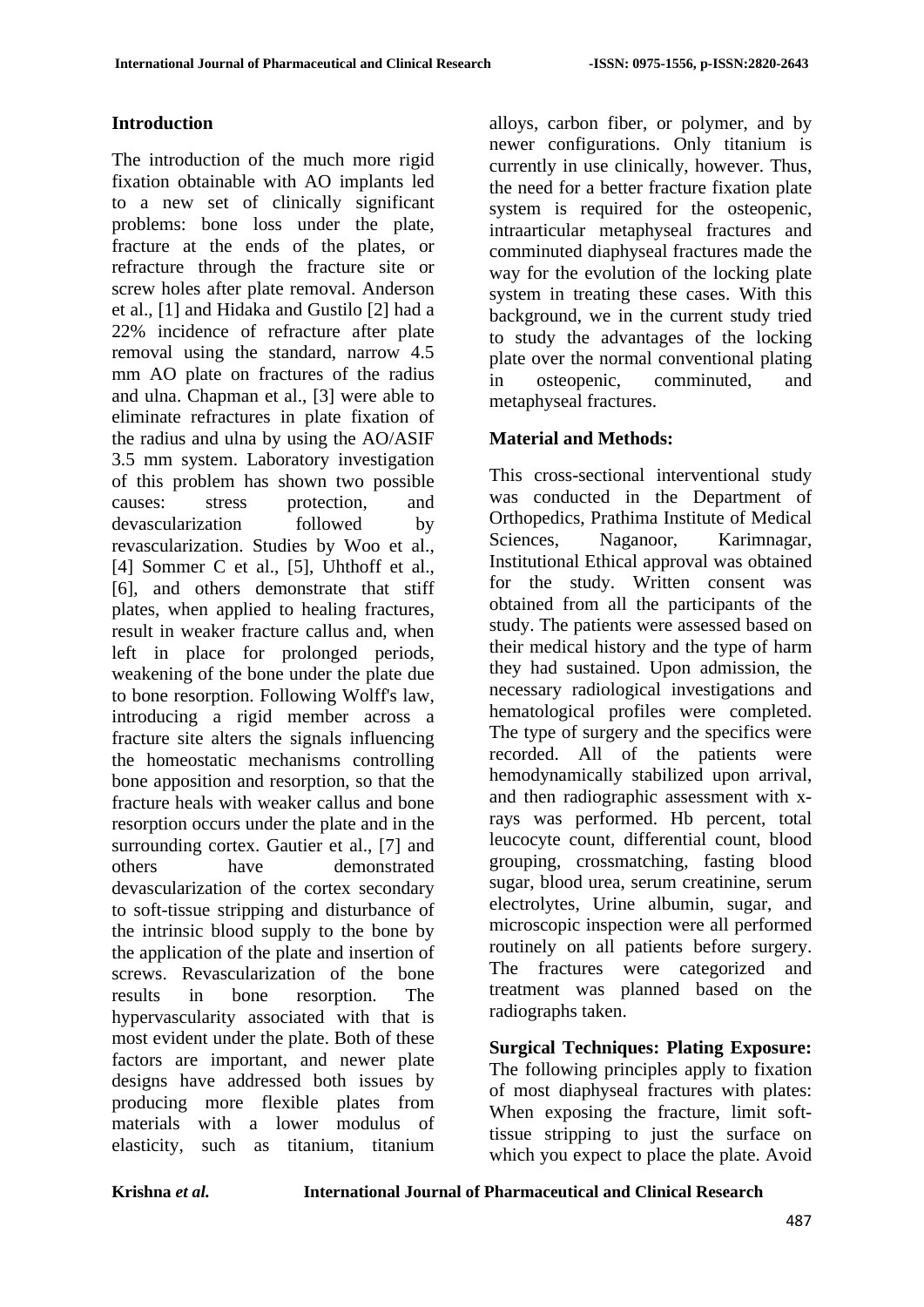the use of retractors and bone-holding forceps, which require circumferential stripping of bone. Fine-pointed tenaculumtype bone-holding forceps are best. There seems to be no advantage to leaving the periosteum intact beneath the plate. For most plates in common use today, application of the plate on the periosteum results in complete loss of blood supply to the periosteum. To ensure that bone union occurs in the presence of such comminution, however, apply a cancellous bone graft across the comminuted zone. Transverse fractures that are inherently stable can be reduced before plate application, and this simplifies fixation. Unstable fractures pose a challenge, particularly if excessive soft-tissue stripping is to be avoided. Patients with humeral fractures had surgery whereas those with lower extremity fractures underwent surgery under spinal anesthesia. Fracture ends were prepared intraoperatively, and bone holding forceps were utilized with considerable caution to avoid crushing the bones. In rare cases, a synthetic bone graft was employed. In the event of gap humeral non-union, a fibula strut graft was employed in addition to the locked plate fixation to maintain length. A combination of locking and ordinary cortical screws was used for alignment and fixation with or without compression. We

usually place traditional cortical screws close to the fracture site to achieve some fracture compression, whereas locked screws must be positioned at the extreme holes to ensure a secure stable construct. Locked plates have been adapted for the metaphyseal ends of long bones. Patients with humeral fixation were placed in a broad arm sling following surgery, whereas those with lower extremity fixation were mobile on crutches. The patients were followed up using serial radiographs for 6 to 12 months, and the outcome was measured by time to healing and implant stability.

#### **Results:**

Out of the n=25 cases of long bone fractures included in study  $n=20(80%)$ were males and  $n=5(20%)$  were females. The male to female ratio was 4:1. The mean age of male cases was  $42.25 \pm 6.5$ years and the age range was from 17 years to 66 years. In females, the mean age was  $45.80 \pm 8.5$  years and the age range was from 22 years to 68 years. Out of all the cases  $40\%$  were in the age group of  $31 -$ 45 years followed by age of  $15 - 30$  years with 32% of cases. The details of the demographic profile of the patients included in the study have been depicted in table 1.

| Age group<br>In Years | Male $(n)$ | $\%$ | Female (n) | %  | Total | %   |
|-----------------------|------------|------|------------|----|-------|-----|
| $15 - 30$             |            | 28   |            |    | 08    | 32  |
| $31 - 45$             |            | 32   |            |    | 10    | 40  |
| $46 - 50$             |            | 08   |            |    | 04    | 16  |
| $51 - 60$             |            | 12   |            |    | 03    | 12  |
| Total                 | 20         | 80   |            | 20 | 25    | 10C |

**Table 1**: **Demographic profile of the cases included in the study**

Out of the n=40 cases in the study road traffic accidents were the common cause of the fractures of long bones in 52% of cases followed by sports-related injuries in 20% of cases which occurred mostly at a young age and 20% of fractures were from trivial falls occurred in old patients with

osteopenic bones. The details of the mode of injuries have been included in table 2.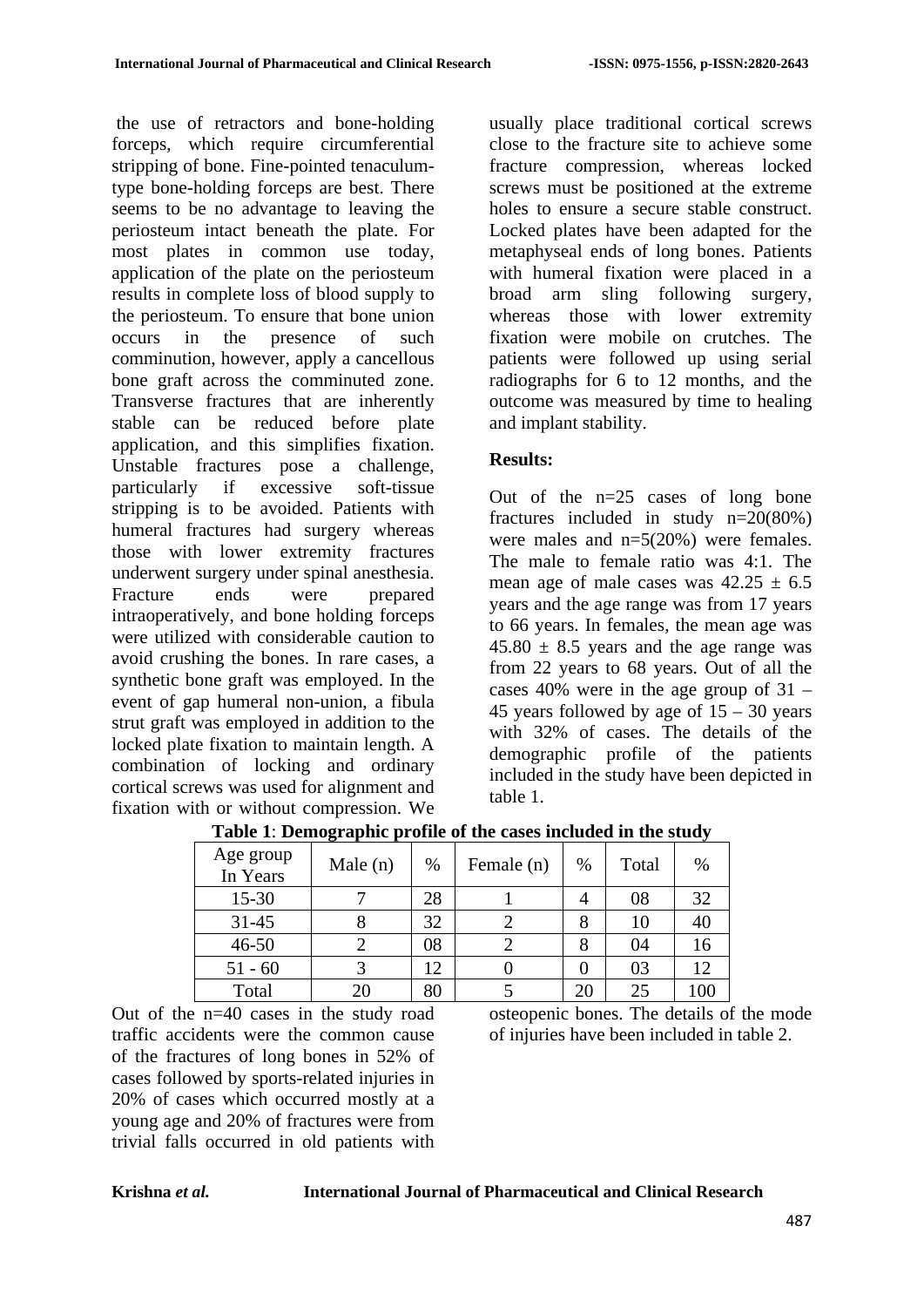|                      |           | $\cdot$    |
|----------------------|-----------|------------|
| Mode of Injury       | Frequency | Percentage |
| <b>RTA</b>           | 13        | 52         |
| Sports-related       | 05        |            |
| Fall from height     |           |            |
| <b>Trivial falls</b> | 05        |            |
| Total                |           |            |

| <b>Table 2: Mode of Injury</b> |
|--------------------------------|
|--------------------------------|

In the current study, 52% were closed fractures and 48% were open fractures. Based on the Gustilo-Anderson classification [8] Grade I compound

fractures were in 16% of cases followed by Grade II compounds in 8% and Grade IIIA in 20% of cases and Grade IIIB in 4% of cases and No cases of Grade IIIC were found given in figure 1.



**Figure 1: Types of fracture and their incidence in the present study**

Out of the total n=25 cases, Normal bone was detected in n=21(84%) cases and osteopenic bone was found in n=4(16%) cases. The common principle used for the treatment of the fracture was compression

in 48% of cases followed by combination in 20% of cases and 16% each were treated with neutralization and bridging respectively depicted in figure 2.





**Krishna** *et al.* **International Journal of Pharmaceutical and Clinical Research**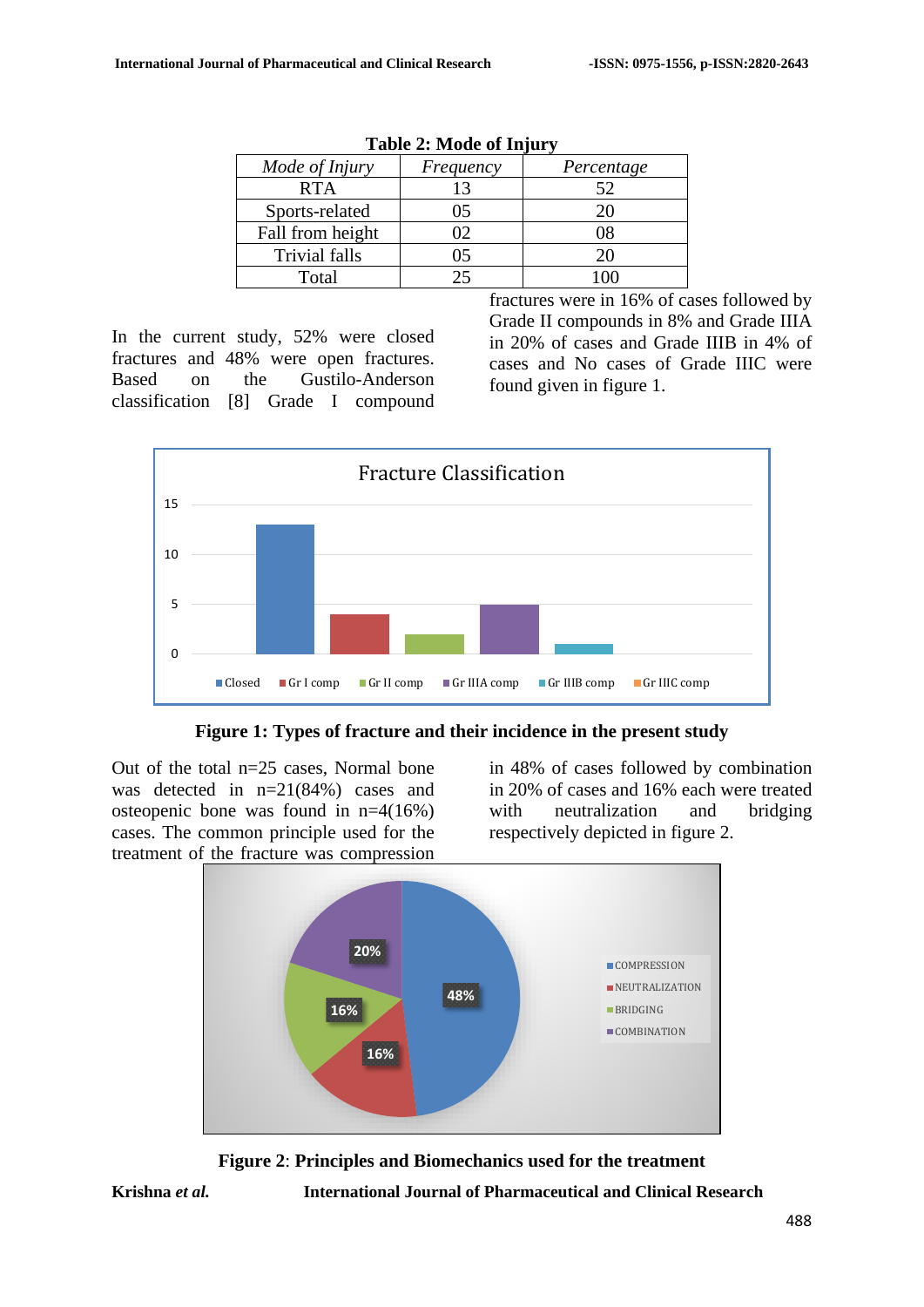The mean time of healing in closed cases n=13 was  $16.5 \pm 4.5$  weeks and the range was from 12 to 20 weeks. The mean healing time of Grade I compound fracture n=4 cases was  $18.5 \pm 2.5$  weeks and the range was from 16.0 to 21.0 weeks. Similarly, the mean healing time of grade II compound fracture n=2 cases was19.5

weeks and ranged from 17.0 to 22.0 weeks. The mean healing time for Grade IIIA compound fracture in  $n=5$  cases was  $22.5 \pm 2.5$  weeks and the range was 20.0 to 25.0 weeks. In the Grade IIIB case, the duration of the healing period was 24.0 weeks.

| Tuble of 1 one operative complications recorded in the state, |             |            |  |  |  |  |
|---------------------------------------------------------------|-------------|------------|--|--|--|--|
| Complications                                                 | No of Cases | Percentage |  |  |  |  |
| Non-union                                                     |             | 4%         |  |  |  |  |
| Infection                                                     |             | 8%         |  |  |  |  |
| <b>Implant Bending</b><br>& Cut Through                       |             |            |  |  |  |  |
| Total                                                         |             | 2%         |  |  |  |  |

**Table 3: Post Operative Complications recorded in the study**

The overall rate of complication in the current study was 12% with infection being the common cause in  $n=2(8%)$  cases that were managed adequately by antibiotic therapy and one case of nonunion was found to occur in Group IIIA compound fracture case. No cases of implant failure or implant bending and cutthrough were found in the study. The details have been depicted in table 3.

#### **Discussion:**

The optimal treatment of osteopenic fractures, metaphyseal and intraarticular fractures, and highly comminuted fractures, particularly those involving diaphyseal and metaphyseal bone, proximal tibia and distal femur fractures is challenging. There is a greater risk for delayed union or non-union following plate fixation because of poor screw purchase or loosening in these cases. In the present study, we included n=25, all were treated with locking plates of different types following three biomechanical principles compression principle, bridging principle, neutralization principle, and combination principle. And all cases are studied post-operatively till radiological union has occurred. Plate fixation techniques are used in bone fractures to provide stability and bone healing.

Compression and stability are a must for proper bone healing. With the original AO/ASIF technique, screws or tension devices were used to achieve good compression. At a later stage especially, designed screw hold for dynamic compression plate allowed axial compression of the fracture zone. [9, 10] The recent development of locking plates can obtain more stable fixation. Moreover, with the application of locking screws, excessive pressure does not develop between the plate and bone. These plates were developed to have a more stable fixation in osteoporotic bone fractures.  $[11-13]$  Out of the n=40 cases in the study road traffic accidents were the common cause of the fractures of long bones in 52% of cases followed by sports-related injuries in 20% of cases which occurred mostly at a young age and 20% of fractures were from trivial falls occurred in old patients with osteopenic bones. Aloudah A et al., [14] in their study found the most commonly fractured bone among males was the femur (28.2%) while a humerus fracture was the most common among females (20.8%). Males were significantly higher in the younger age group in RTA cases. Of the n=25 cases studied simple fractures took 12 - 16 weeks for fracture healing and compound fractures between 16 - 20 weeks. One case ended in non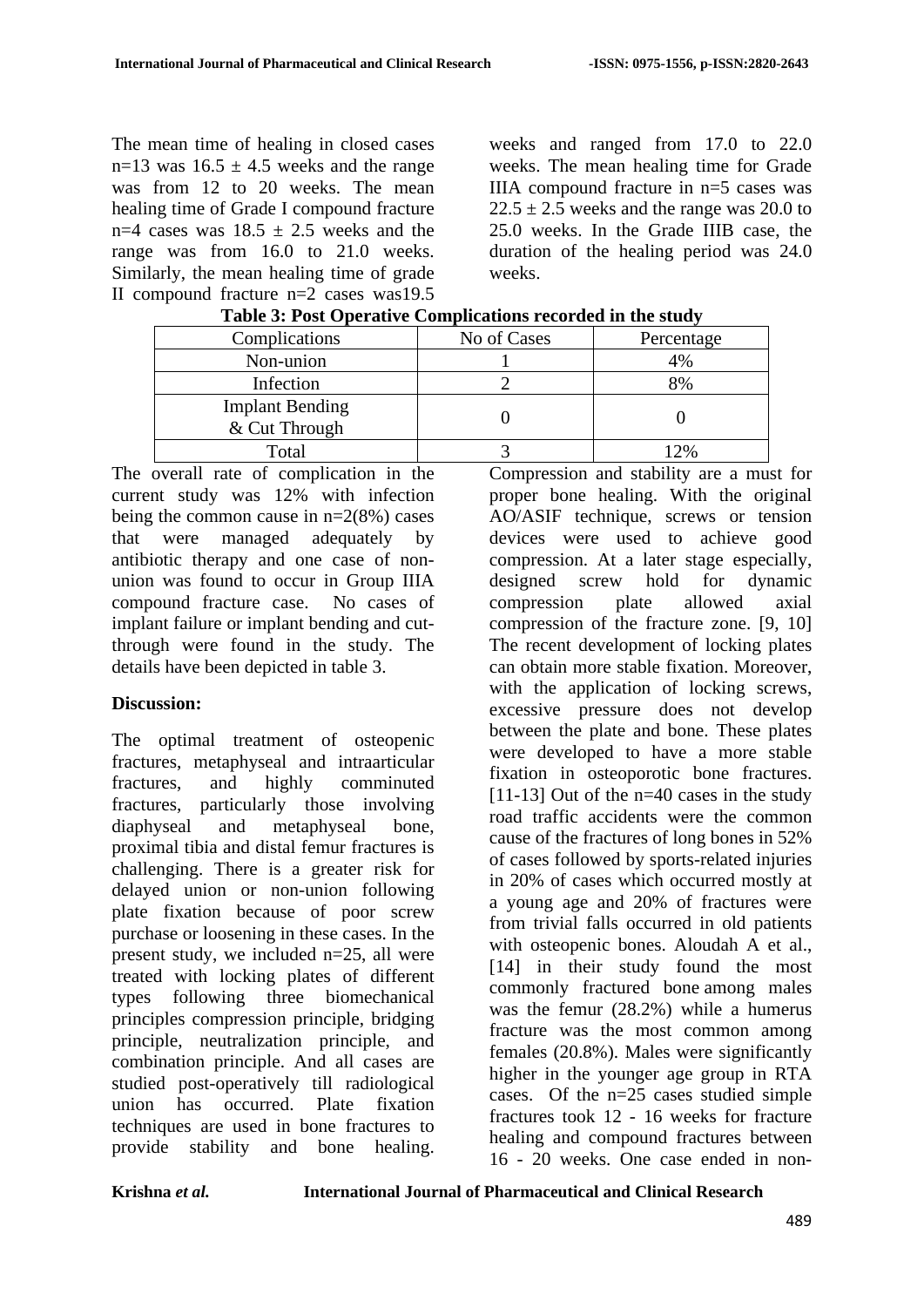union even after 28 weeks. The case which ended up in this complication is a simple transverse fracture of both bones forearm. In locking plate with adequate compression on either side of the fracture before applying the remaining locking screws aids in fracture union. The locking plate system we used contains combination holes in which either locked or unlocked screws may be placed the use of unlocked screws allows for compression across the fracture site, and, if micromotion is eliminated and absolute rigidity is achieved, primary healing and direct fracture remodeling may occur. However, this requires friction between the plate and the bone. Locking screws, on the other hand, act as internal splints in which stable and controlled micromotion is preferable, which leads to secondary healing through callus formation. So, obtaining an initial compression fit between the plate and the bone with an unlocked compression screw, followed by the use of locked screws in the remaining holes, has been recommended for the treatment of fractures in osteopenic bone and simple transverse fractures.

## **Conclusion:**

Locked plating is a significant advancement in fracture treatment. In osteopenic bone and for comminuted and periarticular fractures, the locking plate improves fixing stability. Because the locking plates with screw heads thread into the plate and operate as fixed-angle devices, they provide more stability per screw than traditional nonlocking fixation. Placing locking plates is a little more complicated than placing regular plates. Fracture reduction is frequently done indirectly. To achieve proper tightness, the locking screw must be precisely oriented along the axis of the receiving hole, and the length of the plate must be carefully determined.

## **References:**

- 1. Frigg R. Development of the Locking Compression Plate. Injury.2003; 34 Suppl 2: B6 -10.
- 2. Hidaka S, Gustilo RB. Refracture of bones of the forearm after plate removal. J Bone Joint Surg Am. 1984;66(8):1241-43.
- 3. Chapman MW, Gordon JE, Zissimos AG. Compression-plate fixation of acute fractures of the diaphyses of the radius and ulna. J Bone Joint Surg Am. 1989 Feb;71(2):159-69.
- 4. Woo, S. L. Y., Akeson, W. H., Coutts, R. D., Rutherford, L., Doty, D., Jemmott, G. F. Amiel, D. A comparison of cortical bone atrophy secondary to fixation with plates with large differences in bending stiffness. J. Bone Joint Surg 1976; SB-A:190- 195.
- 5. Sommer C. Fixation of transverse fractures of the sternum and sacrum with the locking compression plate system: two case reports. J Orthop Trauma.2005; 19:487 -90.
- 6. Uhthoff HK, Dubuc FL. Bone structure changes in the dog under rigid internal fixation. Clin Orthop. 1971; 81:165– 70.
- 7. Gautier, Emanuel Sommer, Christoph. Guidelines for the clinical application of the LCP. Injury 2003; 34 Suppl 2. B63-76.
- 8. Kim, P. H., Leopold, S. S. In brief: Gustilo-Anderson classification. [corrected]. Clinical Orthopedics and related research, 2012; 470(11), 3270– 3274.
- 9. Schutz M, Sudkamp NP, Revolution in plate osteosynthesis: new internal fixator system. J Orthop Sci 2003;  $8.252 - 58$
- 10. Ahmadi S, Shah S. Wunder JS, Schemitsch EH, Ferguson PC, Zdero R. Biomechanics of three different fracture fixation implants for distal femur repair in the presence of a